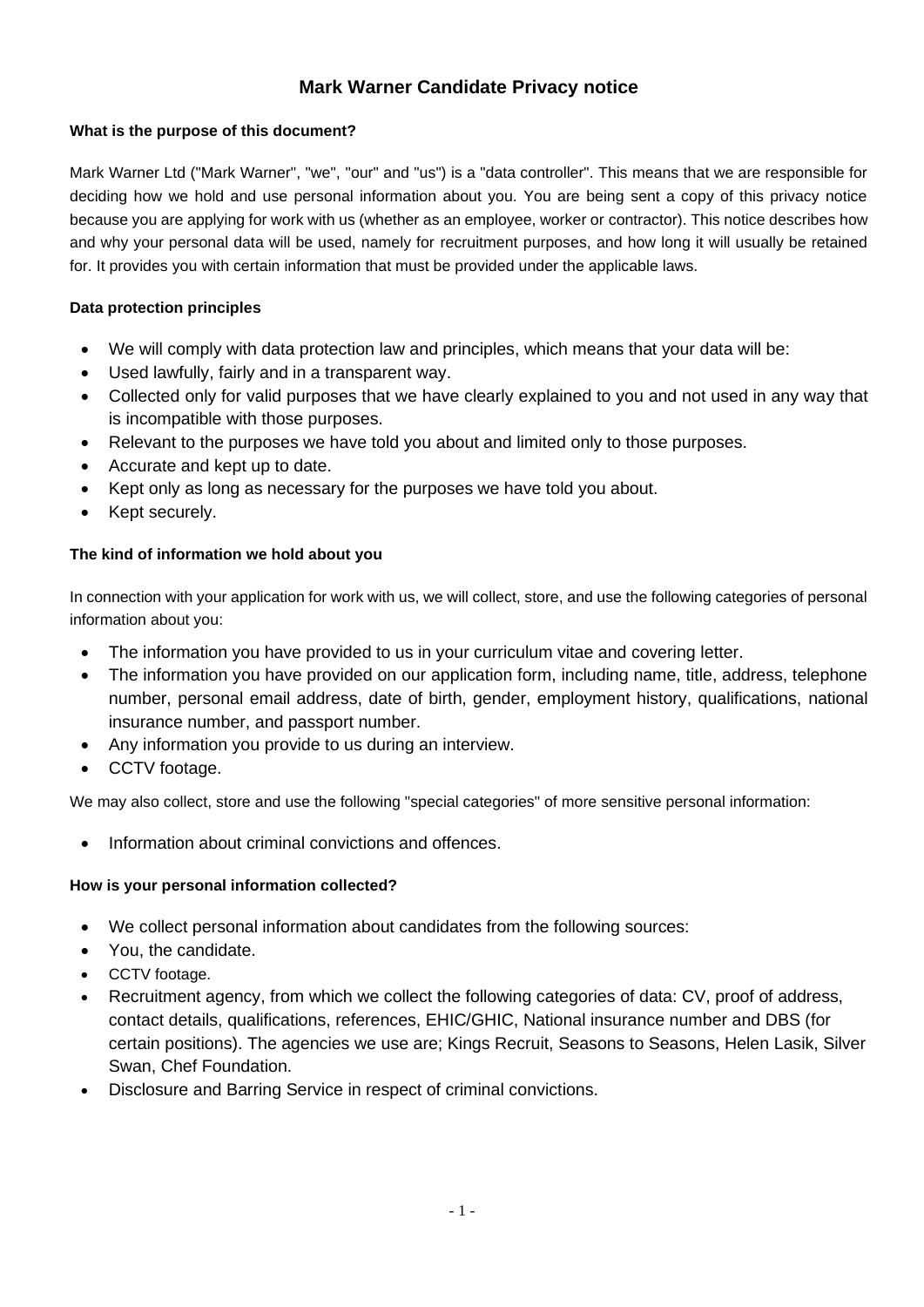# **How we will use information about you**

We will use the personal information we collect about you to:

- Assess your skills, qualifications, and suitability for the role.
- Carry out background and reference checks, where applicable, in order to assess your suitability for the role.
- Communicate with you about the recruitment process.
- Enter into an employment or other contractual relationship with you, if applicable.
- Keep records related to our hiring processes.
- Comply with legal or regulatory requirements.
- Maintain our building security.

It is in our legitimate interests to decide whether to appoint you to work for us since it would be beneficial to our business to appoint someone to that role. We will ensure you fundamental rights are not overridden.

Having received your CV and covering letter, we will then process that information to decide whether you meet the basic requirements to be shortlisted for the role. If you do, we will decide whether your application is strong enough to invite you for an interview. If we decide to call you for an interview, we will use the information you provide to us at the interview to decide whether to offer you the role. If we decide to offer you the role, we will then take up references and carry out a criminal record check, if applicable before confirming your appointment. If you choose to accept an appointment we need to process your personal information in order to take steps to enter into the employment or other contractual relationship with you.

# **If you fail to provide personal information**

If you fail to provide information when requested, which is necessary for us to consider your application (such as evidence of qualifications or work history), we will not be able to process your application successfully. For example, if we require a credit check or references for this role and you fail to provide us with relevant details, we will not be able to take your application further.

## **How we use particularly sensitive personal information**

We will use your particularly sensitive personal information in the following ways:

• We will use information about your disability status to consider whether we need to provide appropriate adjustments during the recruitment process, for example whether adjustments need to be made during interview.

## **Information about criminal convictions**

We envisage that we will process information about criminal convictions.

We will collect information about your criminal convictions history if we would like to offer you the role (conditional on checks and any other conditions, such as references, being satisfactory). We are entitled to carry out a criminal records check in order to satisfy ourselves that there is nothing in your criminal convictions history which makes you unsuitable for the role. In particular, the role of childcare and waterfront roles and land sports requires a high degree of trust and integrity since it involves dealing with children and so are required to obtain enhanced disclosure of your criminal records history in order to safeguard children and comply with our legal obligations.

We have in place an appropriate policy document and safeguards which we are required by law to maintain when processing such data.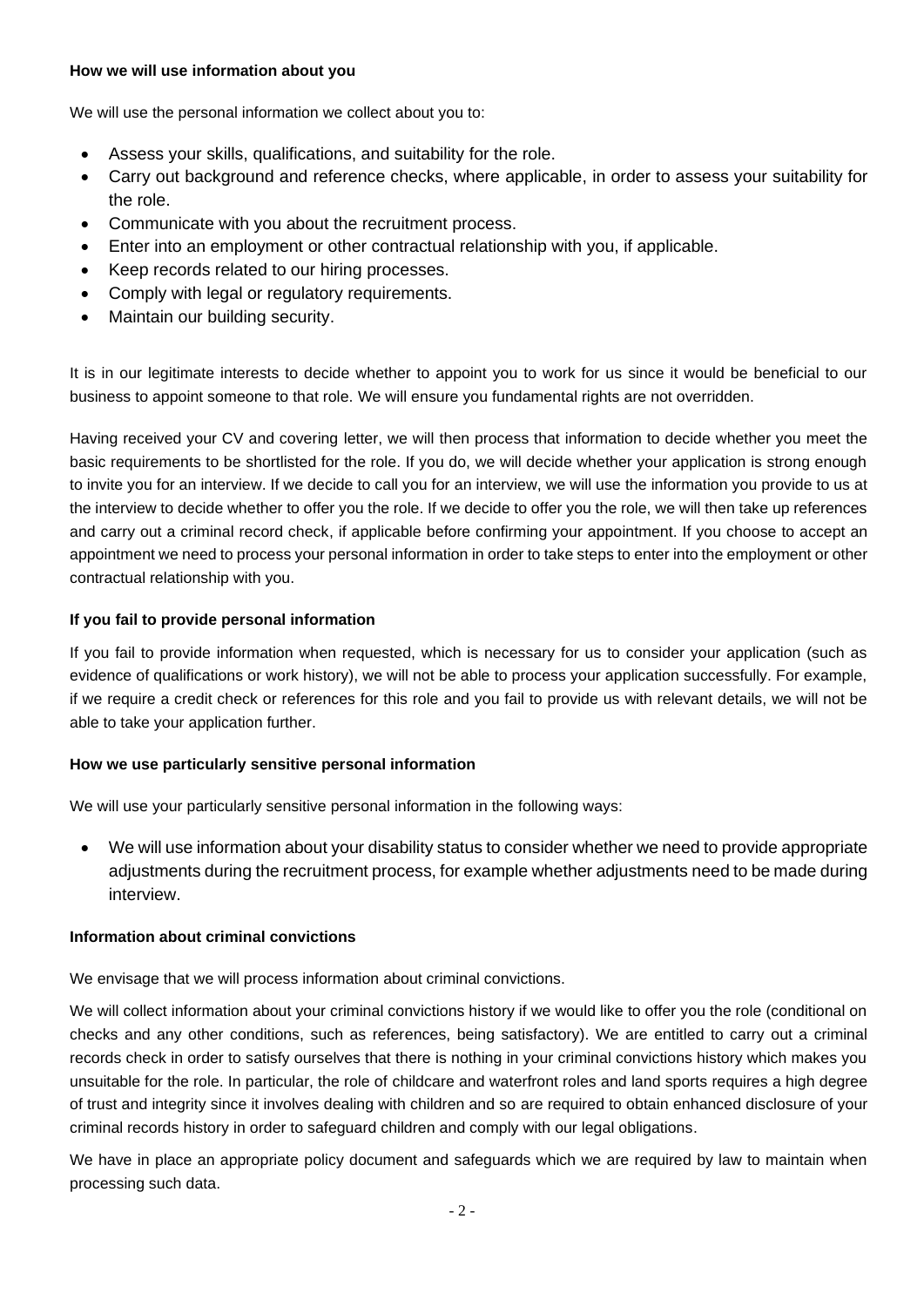# **Automated decision-making**

You will not be subject to decisions that will have a significant impact on you based solely on automated decisionmaking.

# **Data sharing**

# **Why might you share my personal information with third parties?**

We will only share your personal information with the following third parties for the purposes of processing your application: All our third-party service providers and other entities in the group are required to take appropriate security measures to protect your personal information in line with our policies. We do not allow our third-party service providers to use your personal data for their own purposes. We only permit them to process your personal data for specified purposes and in accordance with our instructions.

## **Data security**

We have put in place appropriate security measures to prevent your personal information from being accidentally lost, used or accessed in an unauthorised way, altered or disclosed. In addition, we limit access to your personal information to those employees, agents, contractors and other third parties who have a business need-to-know. They will only process your personal information on our instructions and they are subject to a duty of confidentiality.

We have put in place procedures to deal with any suspected data security breach and will notify you and any applicable regulator of a suspected breach where we are legally required to do so.

## **Data retention**

# **How long will you use my information for?**

We will retain your personal information for a period of 6 months after we have communicated to you our decision about whether to appoint you to the role. We retain your personal information for that period so that we can show, in the event of a legal claim, that we have not discriminated against candidates on prohibited grounds and that we have conducted the recruitment exercise in a fair and transparent way. After this period, we will securely destroy your personal information in accordance with applicable laws and regulations.

If we wish to retain your personal information on file, on the basis that a further opportunity may arise in future and we may wish to consider you for that, we will write to you separately, seeking your explicit consent to retain your personal information for a fixed period on that basis.

## **Rights of access, correction, erasure, and restriction**

## **Your rights in connection with personal information**

Under certain circumstances, by law you have the right to:

- **A data subject access request.**
- **Request correction** of the personal information that we hold about you.
- **Request erasure** of your personal information in certain specified situations.
- **Object to processing** of your personal information in certain specified situations.
- **Request the restriction of processing** of your personal information.
- **Data portability**, in certain circumstances.

If you want to review, verify, correct or request erasure of your personal information, object to the processing of your personal data, or request that we transfer a copy of your personal information to another party, please contact recruitment@markwarner.co.uk in writing.